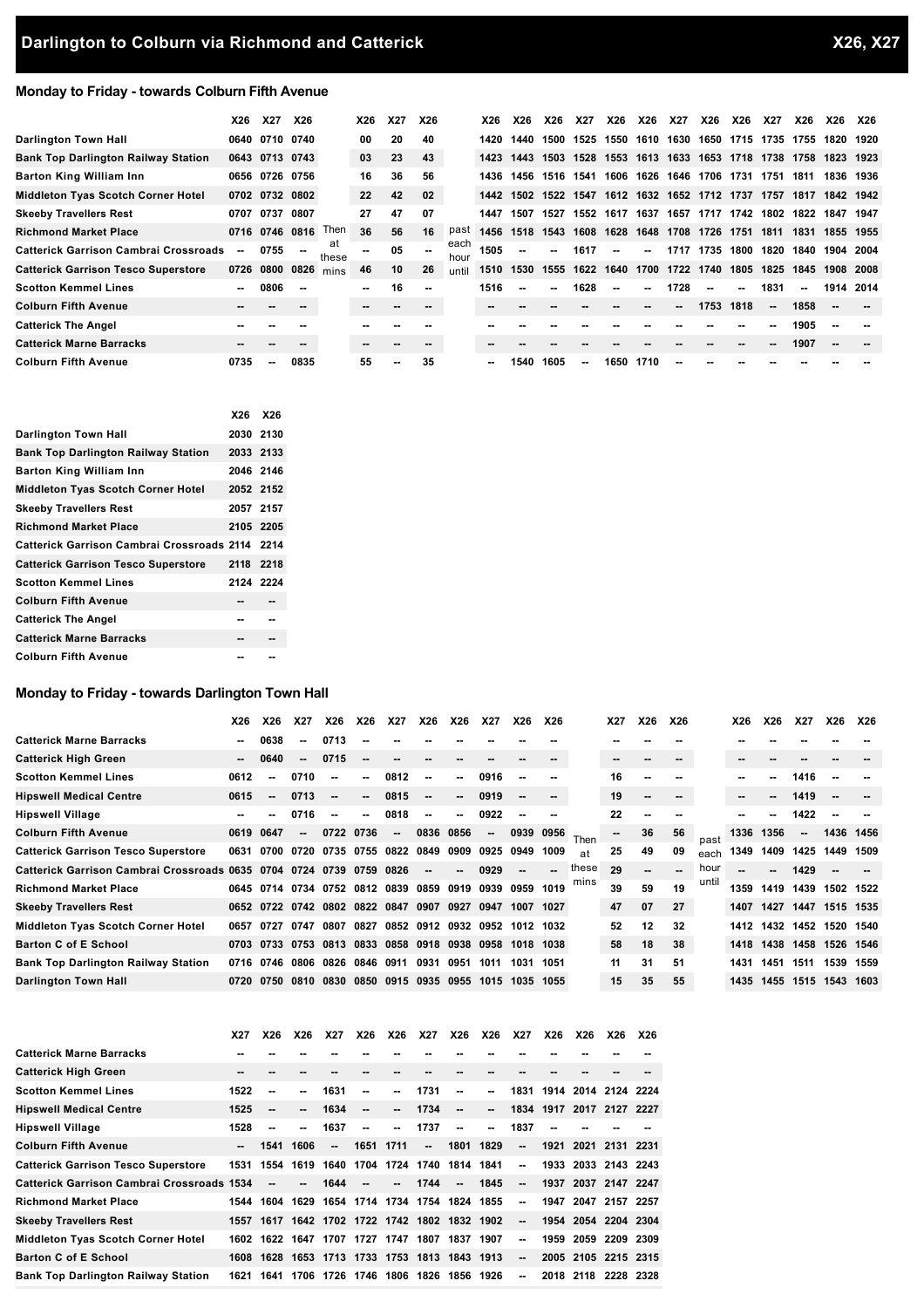|                      |  |  |  |  | X27 X26 X26 X27 X26 X26 X27 X26 X26 X27 X26 X26 X26 X26 X26         |  |  |  |
|----------------------|--|--|--|--|---------------------------------------------------------------------|--|--|--|
| Darlington Town Hall |  |  |  |  | 1625 1645 1710 1730 1750 1810 1830 1900 1930 -- 2022 2122 2232 2332 |  |  |  |

# **Saturday - towards Colburn Fifth Avenue**

|                                                        | X26            | <b>X27</b> | X26                           | X27  | X26                      | <b>X26</b> |             | X27 | X26                      | X26 |              | X26  | X26  | <b>X27</b> | X26                      | X26            | X27            | X26       | X26                 | <b>X27</b> | <b>X26</b>               |
|--------------------------------------------------------|----------------|------------|-------------------------------|------|--------------------------|------------|-------------|-----|--------------------------|-----|--------------|------|------|------------|--------------------------|----------------|----------------|-----------|---------------------|------------|--------------------------|
| <b>Darlington Town Hall</b>                            | 0750           | 0820       | 0850                          | 0920 | 0940                     | 1000       |             | 20  | 40                       | 00  |              | 1440 | 1505 | 1525       |                          |                | 1545 1605 1625 | 1645      | 1710 1730 1750      |            |                          |
| <b>Bank Top Darlington Railway Station</b>             | 0753           | 0823       | 0853 0923 0943                |      |                          | 1003       |             | 23  | 43                       | 03  |              | 1443 | 1508 | 1528       | 1548                     | 1608           | 1628           |           | 1648 1713 1733 1753 |            |                          |
| <b>Barton King William Inn</b>                         | 0806           | 0836       |                               |      | 0906 0936 0956           | 1016       |             | 36  | 56                       | 16  |              | 1456 | 1521 | 1541       | 1601                     | 1621           | 1641           | 1701      | 1726                | 1746 1806  |                          |
| <b>Middleton Tyas Scotch Corner Hotel</b>              |                |            | 0812 0842 0912 0942 1002 1022 |      |                          |            |             | 42  | 02                       | 22  |              | 1502 | 1527 | 1547       |                          |                | 1607 1627 1647 |           | 1707 1732 1752 1812 |            |                          |
| <b>Skeeby Travellers Rest</b>                          | 0817           | 0847       | 0917                          | 0947 | 1007                     | 1027       |             | 47  | 07                       | 27  |              | 1507 | 1532 | 1552       | 1612 1632                |                | 1652           | 1712 1737 |                     | 1757       | 1817                     |
| <b>Richmond Market Place</b>                           |                |            | 0826 0856 0926 0956 1016 1036 |      |                          |            | Then        | 56  | 16                       | 36  | past         | 1516 | 1541 | 1601       | 1621                     | 1641           | 1701           | 1721      | 1746                | 1806 1826  |                          |
| <b>Catterick Garrison Cambrai Crossroads 0835 0905</b> |                |            | 0935                          | 1005 | $\overline{\phantom{a}}$ |            | at<br>these | 05  |                          |     | each<br>hour |      |      | 1610       | $\overline{\phantom{a}}$ | $\overline{a}$ | 1710           | 1730      | 1755                | 1815 1835  |                          |
| <b>Catterick Garrison Tesco Superstore</b>             |                |            | 0840 0910 0940                | 1010 | 1026                     | 1046       | mins        | 10  | 26                       | 46  | until        | 1526 | 1551 | 1615       | 1631                     | 1651           | 1715 1735      |           | 1800                | 1820 1840  |                          |
| <b>Scotton Kemmel Lines</b>                            | $\sim$         | 0916       | ۰.                            | 1016 |                          |            |             | 16  | $\overline{\phantom{a}}$ |     |              | --   |      | 1621       | --                       | --             | 1721           | $\sim$    | --                  | 1826       | $\overline{\phantom{a}}$ |
| <b>Colburn Fifth Avenue</b>                            |                |            |                               |      |                          |            |             | --  |                          | --  |              |      |      |            |                          | --             | $-$            | 1748      | 1813                | --         | 1853                     |
| <b>Catterick The Angel</b>                             |                |            |                               |      |                          |            |             |     |                          |     |              |      |      |            |                          |                |                |           |                     |            | 1900                     |
| <b>Catterick Marne Barracks</b>                        | $\blacksquare$ |            |                               |      |                          |            |             | --  |                          |     |              |      |      |            |                          |                |                |           |                     |            | 1902                     |
| <b>Colburn Fifth Avenue</b>                            | 0849           | --         | 0949                          | ۰.   | 1035                     | 1055       |             | --  | 35                       | 55  |              | 1535 | 1600 | ۰.         | 1640                     | 1700           |                |           |                     |            |                          |

|                                                           | X26 |                     | X26 X26 | <b>X26</b> |
|-----------------------------------------------------------|-----|---------------------|---------|------------|
| Darlington Town Hall                                      |     | 1820 1920 2030 2130 |         |            |
| <b>Bank Top Darlington Railway Station</b>                |     | 1823 1923 2033 2133 |         |            |
| <b>Barton King William Inn</b>                            |     | 1836 1936 2046 2146 |         |            |
| Middleton Tyas Scotch Corner Hotel                        |     | 1842 1942 2052 2152 |         |            |
| <b>Skeeby Travellers Rest</b>                             |     | 1847 1947 2057 2157 |         |            |
| <b>Richmond Market Place</b>                              |     | 1855 1955 2105 2205 |         |            |
| Catterick Garrison Cambrai Crossroads 1904 2004 2114 2214 |     |                     |         |            |
| <b>Catterick Garrison Tesco Superstore</b>                |     | 1908 2008 2118 2218 |         |            |
| <b>Scotton Kemmel Lines</b>                               |     | 1914 2014 2124 2224 |         |            |
| <b>Colburn Fifth Avenue</b>                               |     |                     |         | --         |
| <b>Catterick The Angel</b>                                | --  |                     |         |            |
| <b>Catterick Marne Barracks</b>                           | --  |                     |         |            |
| Colburn Fifth Avenue                                      |     |                     |         |            |

# **Saturday - towards Darlington Town Hall**

|                                            | X26   | <b>X26</b> | X27                      | X26            | X26                      | <b>X27</b>          | X26       | <b>X26</b>               |       | X27 | X26 | X26                      |       | X26  | X26  | <b>X27</b>                    | X26                      | X26  | X27                      | X26  | <b>X27</b> |
|--------------------------------------------|-------|------------|--------------------------|----------------|--------------------------|---------------------|-----------|--------------------------|-------|-----|-----|--------------------------|-------|------|------|-------------------------------|--------------------------|------|--------------------------|------|------------|
| Scotton Kemmel Lines                       |       |            | 0816                     | ۰.             | $\sim$                   | 0916                |           |                          |       | 16  | --  |                          |       |      |      | 1621                          | --                       | ۰.   | 1731                     | ۰.   | 1826       |
| Hipswell Medical Centre                    | $- -$ | --         | 0819                     | --             | $\overline{\phantom{a}}$ | 0919                | --        | $\overline{\phantom{a}}$ |       | 19  | --  | $\overline{\phantom{a}}$ |       | --   | --   | 1624                          | $\overline{\phantom{a}}$ | --   | 1734                     | --   | 1829       |
| Hipswell Village                           | --    | --         | 0822                     | ۰.             | $\sim$                   | 0922                |           |                          |       | 22  | --  |                          |       | --   |      | 1627                          | --                       | ۰.   | 1737                     | --   | 1832       |
| Catterick Marne Barracks                   | 0705  | 0735       |                          |                |                          |                     |           |                          |       | --  | --  |                          |       |      |      |                               |                          |      |                          |      |            |
| Catterick High Green                       | 0707  | 0737       |                          | --             |                          |                     |           |                          |       |     |     |                          |       |      |      |                               |                          |      |                          |      |            |
| Colburn Fifth Avenue                       | 0714  | 0744       | $\overline{\phantom{a}}$ | 0832           | 0852                     | --                  | 0936      | 0956                     | Then  | $-$ | 36  | 56                       | past  | 1536 | 1601 | --                            | 1641                     | 1701 | $\overline{\phantom{a}}$ | 1801 |            |
| Catterick Garrison Tesco Superstore        | 0726  | 0756       | 0825                     |                |                          | 0845 0905 0925      | 0949      | 1009                     | at    | 25  | 49  | 09                       | each  | 1549 | 1614 | 1630                          | 1654                     |      | 1714 1740                | 1814 |            |
| Catterick Garrison Cambrai Crossroads 0730 |       | 0800       | 0829                     | 0849           | 0909                     | 0929                | --        | --                       | these | 29  | --  |                          | hour  |      |      | 1634                          |                          | $-$  | 1744                     |      |            |
| Richmond Market Place                      | 0740  | 0810       | 0839                     | 0859 0919 0939 |                          |                     | 0959      | 1019                     | mins  | 39  | 59  | 19                       | until | 1559 | 1624 | 1644                          | 1704                     | 1724 | 1754                     | 1824 |            |
| Skeeby Travellers Rest                     | 0747  | 0817       | 0847                     | 0907 0927      |                          | 0947                | 1007      | 1027                     |       | 47  | 07  | 27                       |       | 1607 |      | 1632 1652 1712 1732           |                          |      | 1802 1832                |      |            |
| Middleton Tyas Scotch Corner Hotel         | 0752  | 0822       | 0852                     | 0912 0932      |                          | 0952                | 1012      | 1032                     |       | 52  | 12  | 32                       |       | 1612 | 1637 | 1657                          | 1717                     | 1737 | 1807                     | 1837 |            |
| Barton C of E School                       | 0758  | 0828       |                          |                |                          | 0858 0918 0938 0958 | 1018 1038 |                          |       | 58  | 18  | 38                       |       | 1618 |      | 1643 1703 1723 1743 1813 1843 |                          |      |                          |      |            |
| Bank Top Darlington Railway Station        | 0811  | 0841       | 0911                     | 0931           | 0951                     | 1011                | 1031      | 1051                     |       | 11  | 31  | 51                       |       | 1631 | 1656 |                               | 1716 1736                | 1756 | 1826                     | 1856 |            |
| Darlington Town Hall                       | 0815  | 0845       |                          |                |                          | 0915 0935 0955 1015 | 1035      | 1055                     |       | 15  | 35  | 55                       |       | 1635 |      | 1700 1720 1740                |                          | 1800 | 1830                     | 1900 |            |
|                                            |       |            |                          |                |                          |                     |           |                          |       |     |     |                          |       |      |      |                               |                          |      |                          |      |            |

|                                                                | X26 |    | X26 X26 X26              | <b>X26</b> |
|----------------------------------------------------------------|-----|----|--------------------------|------------|
| <b>Scotton Kemmel Lines</b>                                    |     |    | 1914 2014 2124 2224      |            |
| <b>Hipswell Medical Centre</b>                                 | $-$ |    | 1917 2017 2127 2227      |            |
| <b>Hipswell Village</b>                                        |     |    |                          |            |
| <b>Catterick Marne Barracks</b>                                | --  | -- | --                       | --         |
| <b>Catterick High Green</b>                                    | --  | -- | --                       |            |
| <b>Colburn Fifth Avenue</b>                                    |     |    | 1829 1921 2021 2131 2231 |            |
| <b>Catterick Garrison Tesco Superstore</b>                     |     |    | 1841 1933 2033 2143 2243 |            |
| Catterick Garrison Cambrai Crossroads 1845 1937 2037 2147 2247 |     |    |                          |            |
| <b>Richmond Market Place</b>                                   |     |    | 1855 1947 2047 2157 2257 |            |
| <b>Skeeby Travellers Rest</b>                                  |     |    | 1902 1954 2054 2204 2304 |            |
| Middleton Tyas Scotch Corner Hotel                             |     |    | 1907 1959 2059 2209 2309 |            |
| <b>Barton C of E School</b>                                    |     |    | 1913 2005 2105 2215 2315 |            |
| <b>Bank Top Darlington Railway Station</b>                     |     |    | 1926 2018 2118 2228 2328 |            |
| <b>Darlington Town Hall</b>                                    |     |    | 1930 2022 2122 2232 2332 |            |